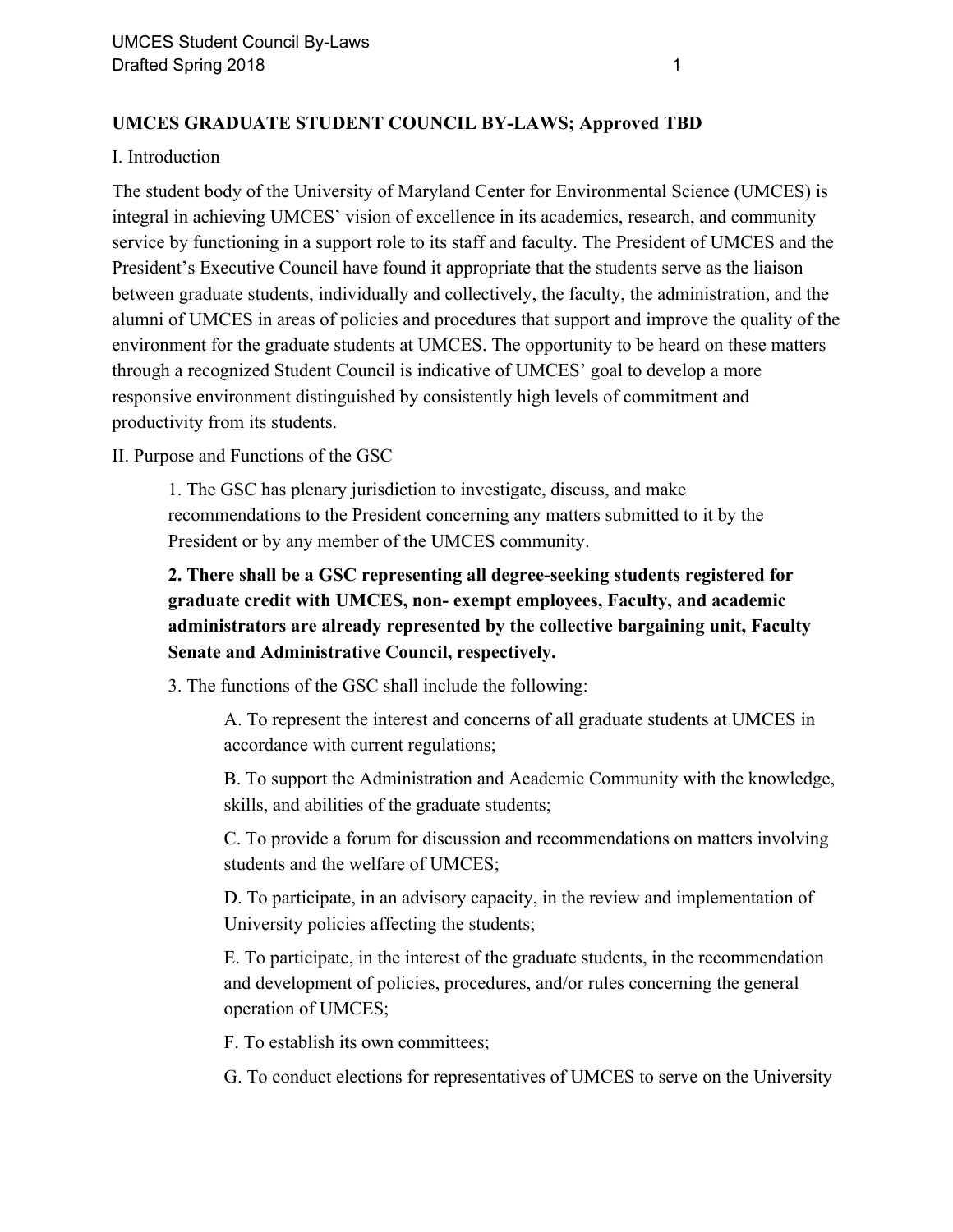System of Maryland Student Council (USMSC);

**a. The Chair and Co-Chair will serve as the two voting/primary members to the USMSC and will serve the duration of their terms on the Executive Council. UMCES gets one vote collectively on the USMSC as a graduate-only institution**

H. To serve as a channel of communication between;

a. UMCES students and the President; and

b. UMCES students and the USMSC.

I. To coordinate nominations and awarding of the UMCES outstanding faculty award to be given each year at the Faculty convocation and UMCES graduation ceremony.

4. Carrying out its purpose and functions, the Graduate Student Council will observe all established University administrative policies and procedures, including but not limited to USM Board of Regents Policy I.6.[00](http://www.usmd.edu/regents/bylaws/SectionI/600.html) on shared governance.

III. Membership, Election, and Term Length

1. There are eight (8) members of the UMCES Graduate Student Council composed of eligible graduate students. Graduate Student Council membership consists of two elected Lab representatives from IMET, AL, CBL, and HPL. These eight (8) members represent voting members of the GSC. Within this 8 member council will be the executive council (Chair, Co-chair, and Secretary). Graduate students from UMD College Park and UMES can attend and serve on the UMCES GSC as non-voting members.

A. If an eligible student is located at one unit but financially supported by another, the unit that the student represents will be determined on a case by case basis and must have the support of both the director of the person's location as well as the director of the unit that financially supports the student .

B. Following temporary vacancies created by long-term illness or other personal reasons, the newly-vacated alternate position will be filled with a new member from the same lab, by a simple majority of the council.

C. Eligible graduate representatives from each Laboratory unit are selected on a voluntary basis and by each Lab unit. New members are introduced to the GSC when personnel changes occur. Lab representatives on the GSC serve a one-year term but are not limited to a one-year term.

2. Three (3) executive council GSC seats will stand for election; Chair, Co-chair and Secretary.

A. The Chair and Co-chair serve 2-year terms while the Secretary serves a 1-year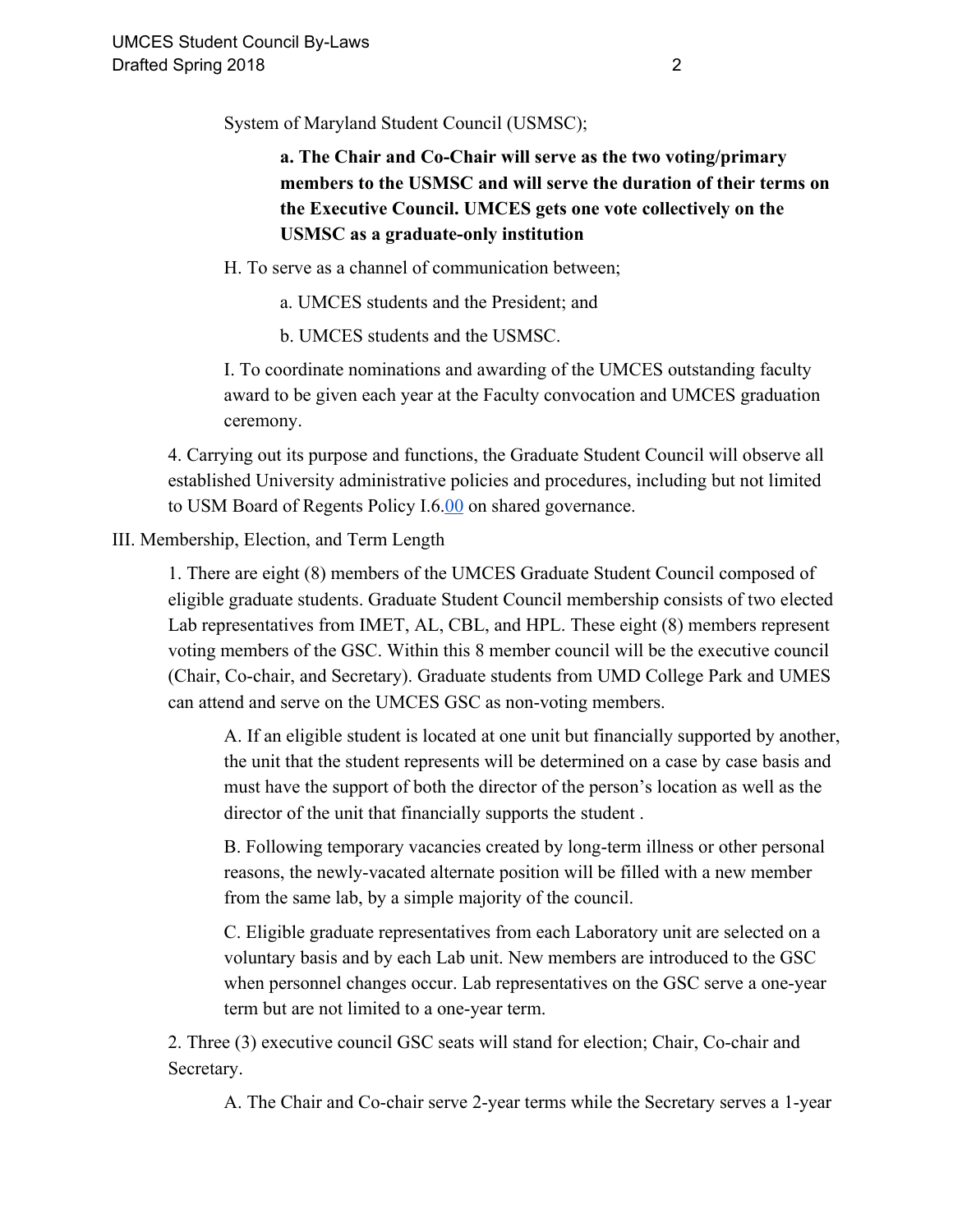term, renewable upon election. The chair will serve as past-chair for 6 months following their two year term in order to ease transition during the leadership change and maintain continuity within the shared governance structure.

B. The executive council positions are selected on a voluntary basis. If there are two or more students interested in any executive council position, each student will be given an opportunity to present their pitch for the position to the GSC. The voting members of the GSC will then anonymously elect an officer. The voting procedure will be conducted by the current Chair.

3. Regular elections shall be held during the months of May and June for the upcoming year term (July 1 through June 30).

A. Candidates shall be self-nominated or nominated by other eligible student members.

B. Each nominee shall confirm that he or she is willing to serve before his or her name is formally submitted as a candidate.

C. Voting members of the GSC vote, and the results shall be reported to the UMCES President, and Vice President of Education no later than the first week of July of that year.

4. The GSC, by two-thirds (2/3) vote, may remove any of its members.

A. A seat vacated by resignation, removal or for any other reason shall be filled by an alternate elected from the affected unit.

B. The unit/lab shall appoint a new alternate based on the eligible students from that unit to be voted upon by GSC.

5. There are no limits on the number of terms any member of the Executive Council or GSC Lab representatives may serve.

#### IV. Executive Council Positions Descriptions

1. There shall be three (3) officers of the GSC who will form the Executive Council. The officers shall be the Chair, Co-chair, and Secretary.

A. The duties of the officers will be as follows;

#### (a) CHAIR

(1) Presides at all meetings of the GSC,

(2) Finalize the agenda of each GSC meeting,

(3) Serve as chief liaison with the UMCES President,

(4) Serve as Student representative to UMCES Administrative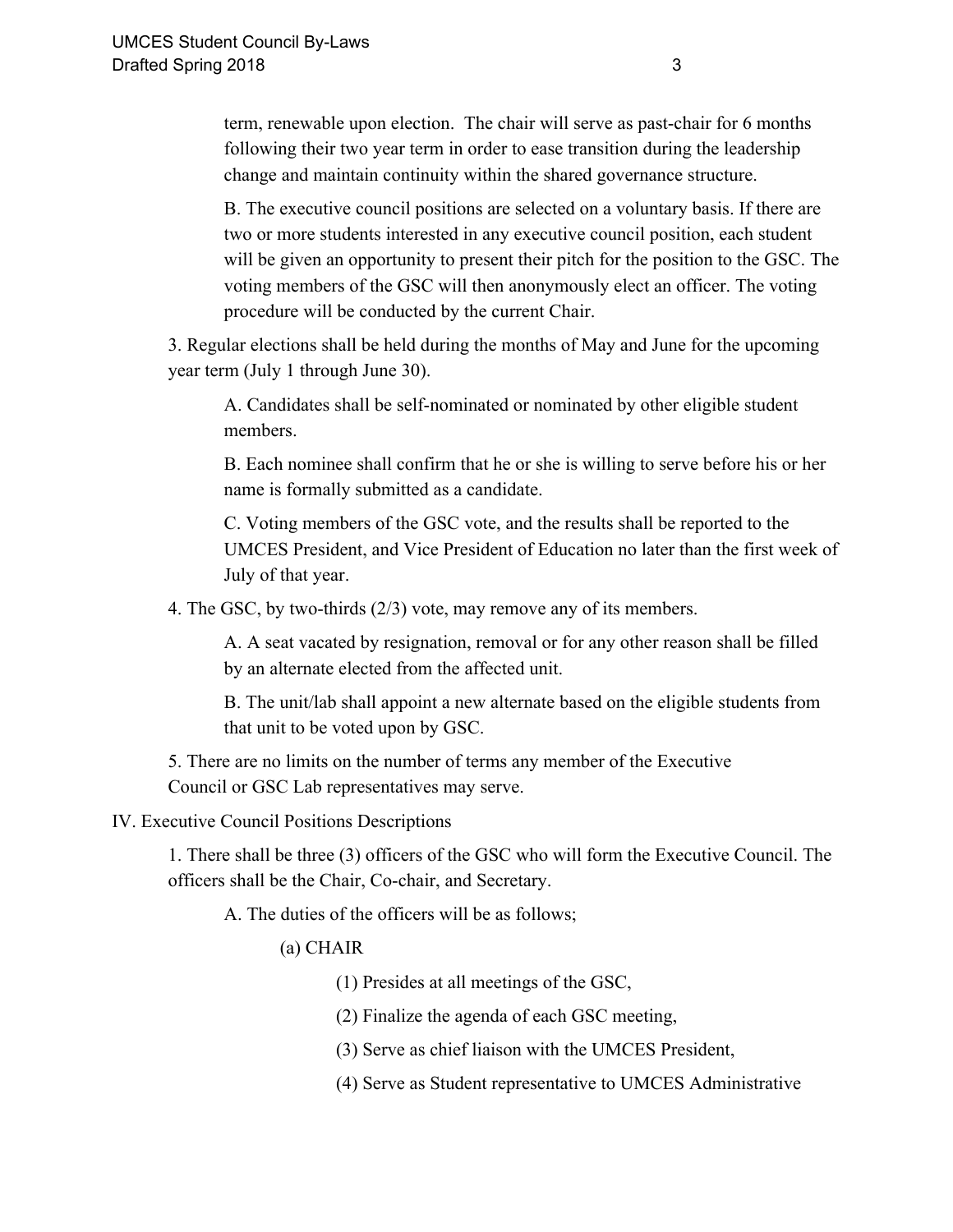Council, Faculty Senate and Graduate Faculty Council,

(5) Serve as a primary/voting member to the USMSC and attend all USMSC meetings,

(6) Perform other duties as assigned by the GSC,

(7) Enforce the GSC Bylaws,

(8) Represent the GSC at all official and social occasions or to appoint a representative, as appropriate, and

(9) Conduct training and orientation for the GSC.

#### (b) Co-CHAIR

(1) Serve in the absence of the Chair,

(2) Serve as GSC parliamentarian,

(3) Serve as a representative on the USMSC and attend all USMSC meetings

(4) Perform other duties as assigned by the GSC, and

(5) Assist with graduate student orientation programs.

#### (c) SECRETARY

(1) Record and distribute minutes,

(2) Maintain all records of the GSC and maintain the official roster and take attendance at all meetings GSC,

(3) Perform other duties as assigned by the GSC, and

(4) Provide a annual brief written report of all GSC actions to the President of UMCES.

2. The GSC shall meet a minimum of three (3) times during each term year.

A. The Executive Council shall fulfill the following functions:

(a) Set the agenda for GSC meetings,

(b) Distribute the agenda at least three (3) days prior to each regular meeting to all members of the GSC,

(c) Accept proposals for GSC considerations from eligible member(s) of the UMCES community (These proposals are normally submitted through his/her local representative who must respond in writing to the person submitting, stating he/she has submitted the proposal to the Executive Committee, who will give it full consideration in preparing the agenda.),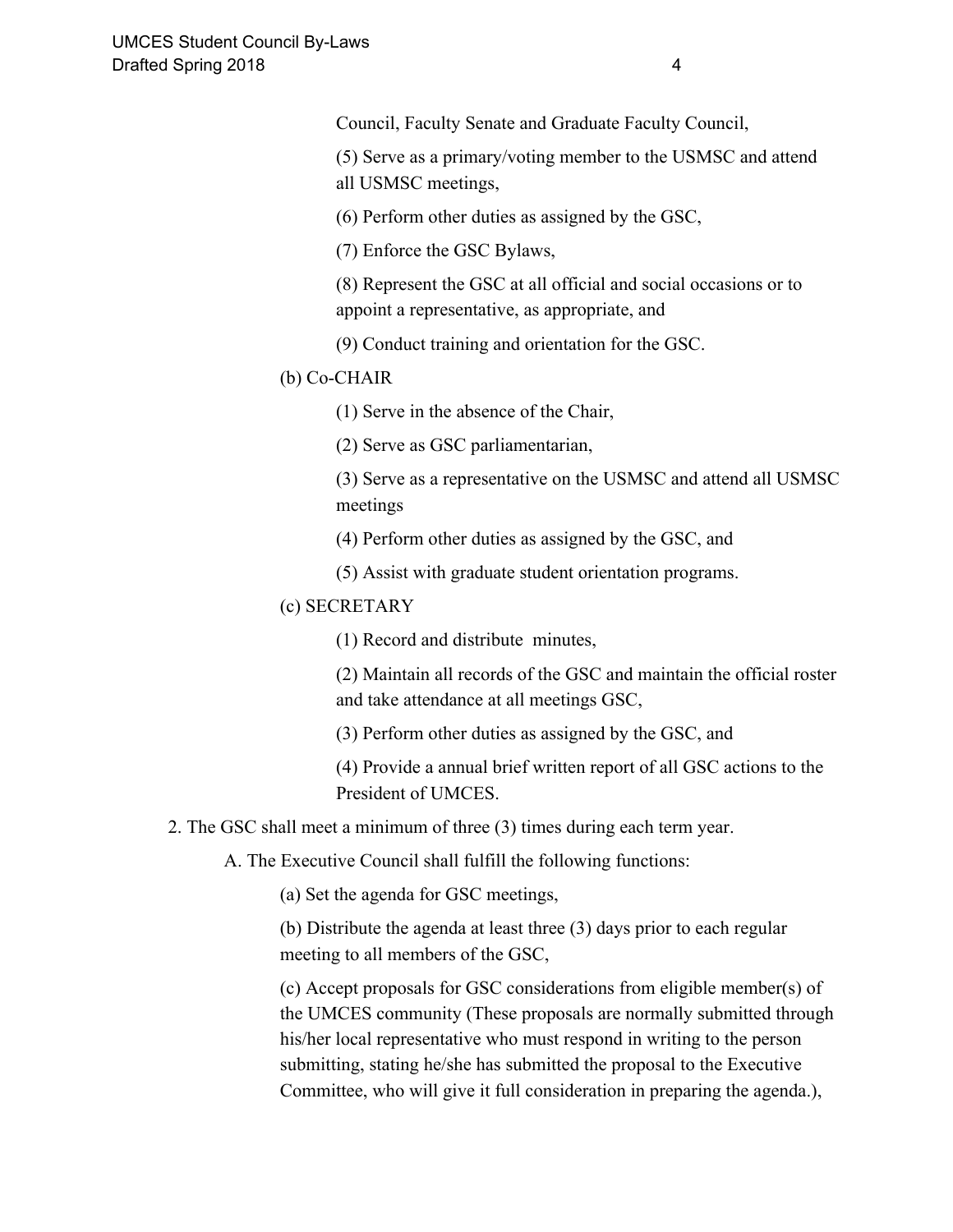and

(d) Referral or automatic postponement of non-agenda proposal except in an emergency, as determined by a two thirds vote of the members present, any proposal introduced under new business which does not appear on the agenda shall either be referred to an appropriate committee or automatically postponed until the following meeting.

B. At the request of any four (4) members of the GSC, the Chair will be required to call a Special Meeting provided all members have been notified at least 24 hours in advance of the date and time of the special meeting.

C. Prepare and submit reports on the work of the GSC to the UMCES President, and the UMCES campus community,

D. Be a point of contact with the UMCES President,

E. Recommend to the GSC the establishment, composition and responsibilities of standing and/or special committees, fill irregular vacancies on committees, and recommend participation in joint campus committees; and

F. Perform such functions as given by the GSC.

### V. Meetings

1. There shall be at least one (1) Open Forum meetings of the GSC each year at the MEES colloquium, but there may be more depending on need.

A. Meetings will be held subject to availability and scheduling of IVN.

B. Four working full-Council and/or committee meetings may be held as necessary.

2. If any member is absent from more than twenty five percent (25%) of the yearly scheduled working meeting sessions, without prior approval from the Chair, the Executive Council will notify the member in writing of its recommendation for removal from the GSC.

3. Special meetings may be called by the Executive Council, by resolution of the GSC, or by petition signed by at least **one-third (1/3) of the GSC membership.**

4. Special meetings may be open with or without voice, or closed to all eligible students at the discretion of the Executive Council.

5. All eligible graduate students may attend Open Forum meetings of the Council, without voice or vote, subject to requirements of space and good order.

6. A quorum shall consist of one more than half of the elected members. An affirmative vote of a majority of the members present and voting shall be necessary to adopt any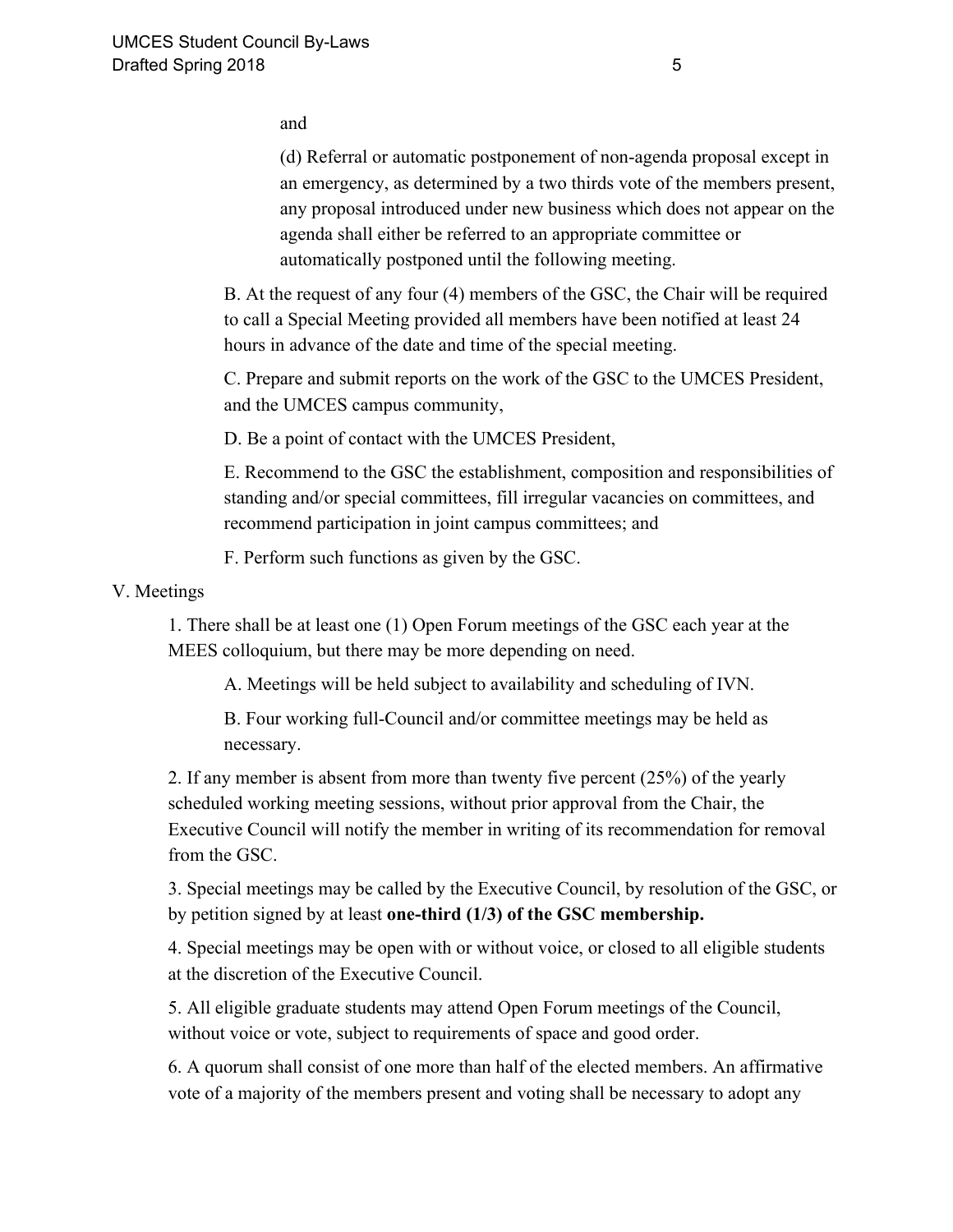motion or resolution.

7. Notices to members are sent by e-mail.

8. Any three (3) GSC members may require that an item be placed on the agenda of an Open Forum or special meeting.

**9. Council members shall be released from their normal work responsibilities, if necessary, each term year in order to attend the following meetings:**

## **A. One (1) Open Forum Council meetings;**

B. Members may require additional time to fulfill their GSC responsibilities, e.g. attendance at committee or special meetings and other activities.

C. Members and their supervisors shall work together in coordinating these activities so as to not interfere with the members normal work responsibilities as students of UMCES.

10. All procedures not otherwise set forth in these Bylaws or by rules adopted by the Student Council shall be in accordance with the latest revised edition of Robert's Rules of Order

VI. Committees

1. The GSC will establish standing committees, with membership by selections as needed. GSC Lab representatives are encouraged and expected to serve on committees on a volunteer basis.

2. The GSC will also establish committees as assigned by the President of UMCES.

A. The GSC will send representation to intra and inter-campus committees and invited faculty committees.

3. The GSC may elect as needed a chair to each committee.

A. The GSC may request, within a thirty day time period, any reports it deems necessary from any committee.

## VII. Administrative Resources.

1. UMCES resource staff (i.e.: Human Resources Management, Information Services, Facilities Management) is available to assist the GSC in its functions.

A. Resource staff may be included as non-voting participants in Council, Executive, or committee meetings in order to provide information and other support activities.

B. The Director of Human Resources Management and his/her designee(s) shall function as the primary resource for the Student Council.